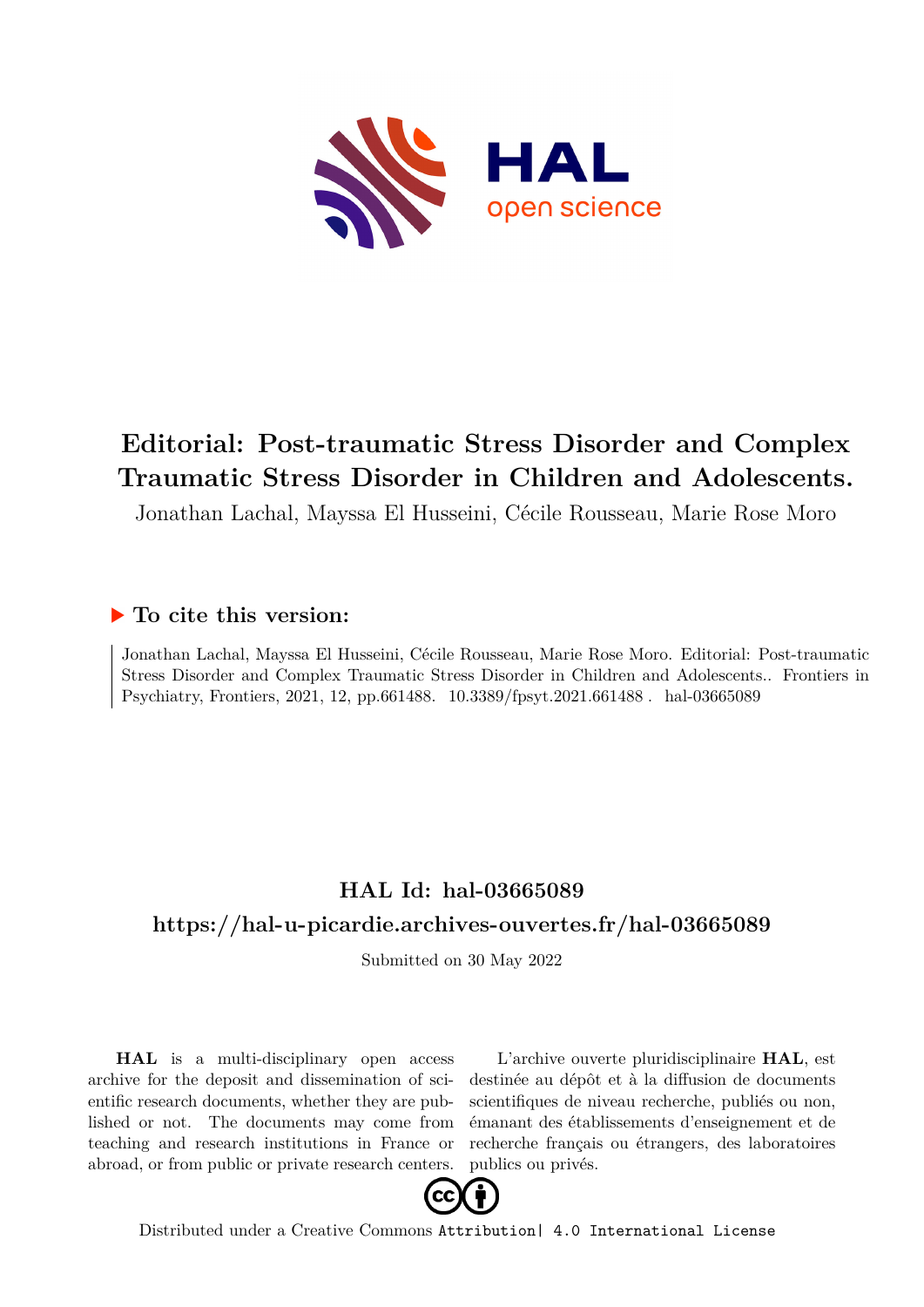



# Editorial: Post-traumatic Stress [Disorder and Complex Traumatic](https://www.frontiersin.org/articles/10.3389/fpsyt.2021.661488/full) Stress Disorder in Children and **Adolescents**

Jonathan Lachal  $^{1,2,3\star}$ , Mayssa' El Husseini $^{3,4}$ , Cécile Rousseau $^5$  and Marie Rose Moro $^{3,6,7}$ 

<sup>1</sup> CHU de Clermont-Ferrand, Service de Psychiatrie de l'Enfant et de l'Adolescent, Clermont-Ferrand, France, <sup>2</sup> Université Clermont Auvergne, Clermont-Ferrand, France, <sup>3</sup> Université Paris-Saclay, UVSQ, Inserm, CESP, Team DevPsy, Villejuif, France, <sup>4</sup> Université Picardie Jules Verne, Centre d'Histoire des Sociétés, des Sciences et des Conflits, EA 4289, Amiens, France, <sup>5</sup> Division of Social and Transcultural Psychiatry, McGill University, Montreal, QC, Canada, <sup>6</sup> Hôpital Cochin, Maison de Solenn, AP-HP, Paris, France, 7 Université de Paris, PCPP, Boulogne-Billancourt, France

Keywords: cross cultural approach, PTSD, CPTSD, collective trauma, trauma transmission

#### **Editorial on the Research Topic**

**and Adolescents**

#### **OPEN ACCESS**

#### Edited by:

David Cohen, Université Pierre et Marie Curie, France

#### Reviewed by:

Xavier Benarous, Centre Hospitalier Universitaire de Amiens, France

> \*Correspondence: Jonathan Lachal [jonathan.lachal@gmail.com](mailto:jonathan.lachal@gmail.com)

#### Specialty section:

This article was submitted to Child and Adolescent Psychiatry, a section of the journal Frontiers in Psychiatry

> Received: 30 January 2021 Accepted: 10 March 2021 Published: 01 April 2021

#### Citation:

Lachal J, El Husseini M, Rousseau C and Moro MR (2021) Editorial: Post-traumatic Stress Disorder and Complex Traumatic Stress Disorder in Children and Adolescents. Front. Psychiatry 12:661488. doi: [10.3389/fpsyt.2021.661488](https://doi.org/10.3389/fpsyt.2021.661488)

Psychological trauma constitutes a determinant experience of adversity in the emotional development of children and adolescents. Unidentified and untreated traumatic experiences, sometimes cumulative, can interfere with the child's development and impair his or her psychological and somatic functioning, leading in some cases to the development of post-traumatic stress disorder (PTSD) or complex post-traumatic stress disorder (CPTSD).

**[Post-traumatic Stress Disorder and Complex Traumatic Stress Disorder in Children](https://www.frontiersin.org/research-topics/9311/post-traumatic-stress-disorder-and-complex-traumatic-stress-disorder-in-children-and-adolescents)**

Post-Traumatic Stress Disorder and Complex Traumatic Stress Disorder in Children and Adolescents explores the many facets of traumatic experiences encountered in childhood and adolescence. Authors from several professional and cultural backgrounds present clinical and original research work in varied settings. They are especially mindful of the cross-fertilization of evidence-based and culture-relevant therapeutic techniques. In these studies, the patients come from all over the world, from Asia, Africa, the Middle East, the Americas, and Europe. Some of the studies also deal with specific migrant populations who are susceptible to PTSD and CPTSD. Particular attention is also paid to transcultural factors and their impact on symptoms and treatment.

The authors, clinical practitioners and researchers, opted for an open definition of traumatic disorders, broader than the strict psychiatric definition of PTSD. Their clinical practice shows a vast array of traumatic symptoms triggered by external distressing events. They also sheds light on traumatic symptoms induced by internal conflicts related to the important changes in the body during puberty and adolescence. During infancy, deficiencies in early interactions between babies and their caretakers can obstruct the emotional regulation process.

Trauma is a psychophysical experience, and traumatized patients suffer from diverse somatic symptoms [\(1,](#page-2-0) [2\)](#page-2-1). However, little is known about the relation between sleep disorders, depression, and PTSD in refugee children. [Park et al.](https://doi.org/10.3389/fpsyt.2019.00211) show that depression may mediate the links between PTSD and insomnia. [Tarazi-Sahab et al.](https://doi.org/10.3389/fpsyt.2021.480852) discuss the potentially traumatogenic role puberty can play in adolescence. [Verelst et al.](https://doi.org/10.3389/fpsyt.2020.00382) consider an a priori pathological behavior—avoidant/disengagement coping—as a protective factor against post-traumatic stress and anxiety.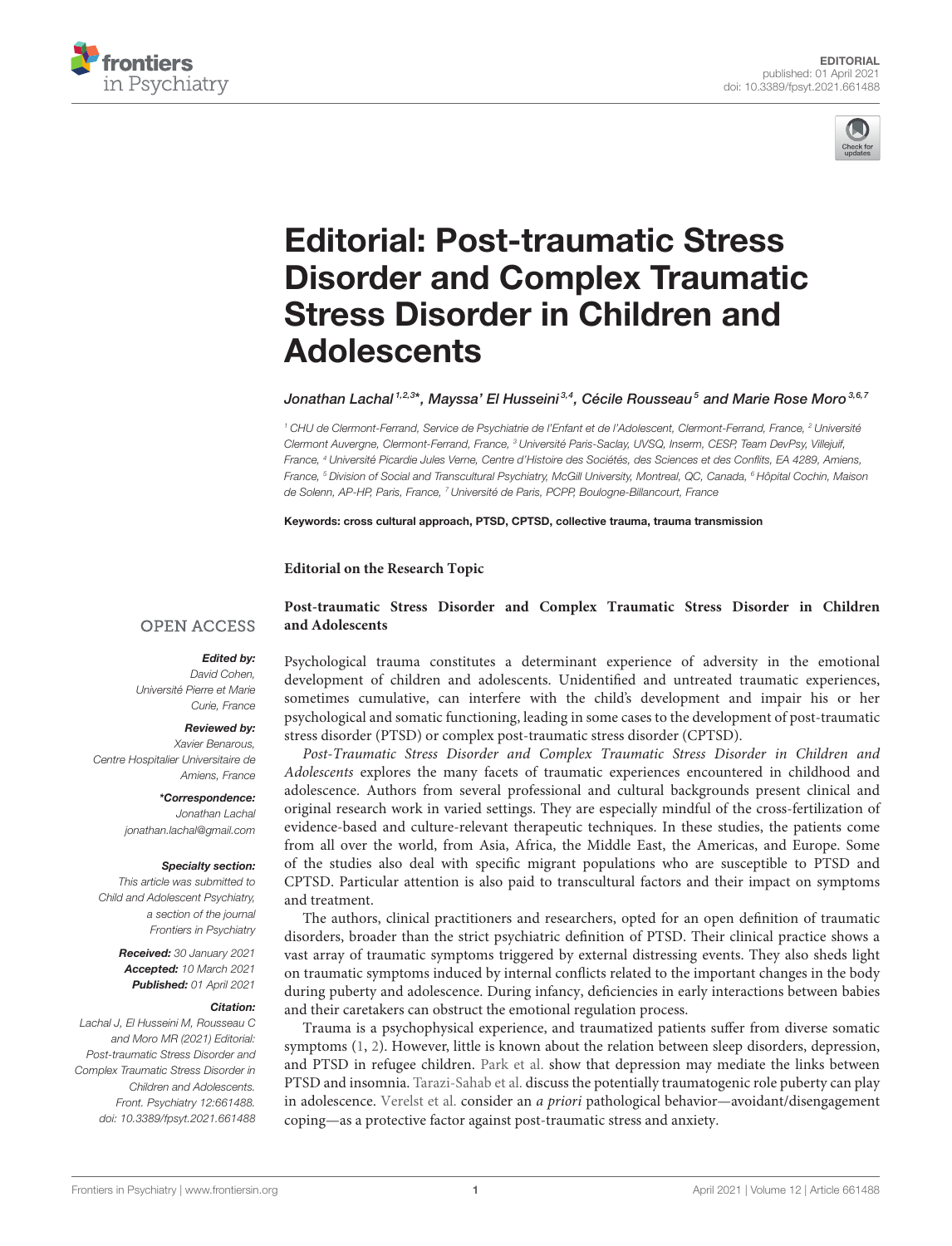The environments of children and adolescents play an important role in the evolution of their direct or indirect exposure to a highly distressing event into a stress-related disorder. The family, social, and cultural environments can either acknowledge the experience and support these youth, or they can deny it and thus exacerbate the problems. [El-Khodary et al.](https://doi.org/10.3389/fpsyt.2020.00004) and [Brown et al.](https://doi.org/10.3389/fpsyt.2019.00623) study these complex interrelationships in two quite different contexts: the first among Palestinian children living in the Gaza Strip, essentially a war zone, and the second among students after an ecological disaster (a wildfire).

Two studies by [Grenon et al.](https://doi.org/10.3389/fpsyt.2019.00744) and [Gindt et al.](https://doi.org/10.3389/fpsyt.2019.00629) look at collective violence, presenting study protocols on recent terrorist attacks in Europe. There is a serious lack of data about the direct and long-term consequences of exposure to terrorist attacks and mass murders in childhood and adolescence. Both studies provide valuable contributions to our understanding of the impact of collective traumatic events intentionally inflicted by other humans.

Qualitative approaches, including narrative, are valuable in increasing our understanding of the relations between traumatic event, child-parent interaction, and post-traumatic symptoms. [Radjack et al.](https://doi.org/10.3389/fpsyt.2020.00528) developed a research-action program aiming to transmit cultural know-how to social workers who provide care for migrant youths traveling without their parents. Based on a transcultural approach, the program aims to assist these migrant youths in developing, through narrative, their bicultural adolescences. [Klein et al.](https://doi.org/10.3389/fpsyt.2020.00149) tackle the complex issue of how to deal with underage children, born or taken by their parents to jihadist group operation areas, when they return to France. In both articles, the authors resort to structuring narratives in their approaches. Finally, [Roques et al.](https://doi.org/10.3389/fpsyt.2019.00890) present a protocol where interviews and quantitative data will be collected from psychological tests to explore the complex links between bullying and PTSD in adolescence.

For children, trauma may also be experienced indirectly through transgenerational transmission of trauma from parents (or other primary caregivers) to children [\(3\)](#page-2-2). The mechanisms behind this transmission of parental trauma in complex settings such as war or migration nonetheless remain unclear. The study by [Dozio et al.](https://doi.org/10.3389/fpsyt.2020.480690) on this topic shows how the mother, in narrating her trauma, can disconnect from or detune her interaction with her infant and what repercussions it can have on the infant's behavior and interaction.

In some cases, unidentified and cryptic traumatic experiences may manifest through symptoms and relational dysfunctions in situations where a part of the child's history is unknown. [Mansouri et al.](https://doi.org/10.3389/fpsyt.2019.00909) mixed sociological, psychological, and transcultural approaches to broaden their perspective on the French "riots" of 2005. Their model includes the traumatic impact of past violence in France's colonial history. The authors argue that the collective silencing of the colonial past, by preventing the necessary discussion/narration of past traumatic experiences, contributes to the acting out of violence that lacks other means of expression.

Less is known about ascendant transmission of trauma. When babies and children are exposed to traumatic experiences, what impact does this exposure to trauma have on caregivers' representations and care abilities? [Skandrani et al.](https://doi.org/10.3389/fpsyt.2019.00866) explored this issue in adoption contexts. They highlighted the need for a support program for parents in their adoption procedure, to enable better parental preparation to welcome a child and help the child alleviate the trauma's impact on his or her emotional development. [Nascimento et al.](https://doi.org/10.3389/fpsyt.2020.00266) studied the representations that social caregivers working in childcare shelters have of the babies' lives before institutionalization. The psychological impact of these representations is frequently underestimated, and building narratives where children overcome the marks and frustrations caused by abandonment in early childhood and living in an institution appears an effective and potentially important way of preventing emotional distress.

Narrative approaches are preferred by many authors for therapy for PTSD and CPTSD. Narrative Exposure Therapy is a well-known method developed for adult PTSD [\(4\)](#page-3-0), but few studies have examined its use with children, and even fewer for childhood CPTSD. [Fazel et al.](https://doi.org/10.3389/fpsyt.2020.00019) describe its adaptation for children and adolescents in different contexts, with promising results. In a different type of narrative strategy, [El-Khodary et al.](https://doi.org/10.3389/fpsyt.2019.01031) present a complete school-based narrative intervention with students to prevent the emergence of PTSD symptoms after exposure to war related trauma.

The original research articles and clinical cases in Post-Traumatic Stress Disorder and Complex Traumatic Stress Disorder in Children and Adolescents address the multiple configurations of events leading to the development of traumatic symptoms or PTSD: collective and individual traumatic experiences, eventrelated and internal conflict-related traumatic constellations. A qualitative approach to PTSD and CPTSD in children and adolescents opens the way to an in-depth discussion about adjusting therapeutic strategies to the particular traumatic experience and the available resources.

### AUTHOR CONTRIBUTIONS

JL, ME, CR, and MM wrote the manuscript and gave final approval. All authors contributed to the article and approved the submitted version.

### **REFERENCES**

- <span id="page-2-0"></span>1. Van der Kolk BA, Pelcovitz D, Roth S, Mandel FS, McFarlane A, Herman JL. Dissociation, somatization, and affect dysregulation: the complexity of adaptation of trauma. Am J Psychiatry. (1996) 153:83– 93. doi: [10.1176/ajp.153.7.83](https://doi.org/10.1176/ajp.153.7.83)
- <span id="page-2-1"></span>2. Ogden P, Minton K, Pain C. Trauma and the Body – A Sensorimotor Approach to Psychotherapy. New York: Norton Professional Books (2006).
- <span id="page-2-2"></span>3. Ancharoff M, Munroe J, Fisher L. The legacy of combat trauma: clinical implications of intergenerational transmission. In: International Handbook of Multigenerational Legacies of Trauma. New York, NY: Plenum Press (1998). p. 257–76. doi: [10.1007/978-1-4757-5567-1\\_17](https://doi.org/10.1007/978-1-4757-5567-1_17)